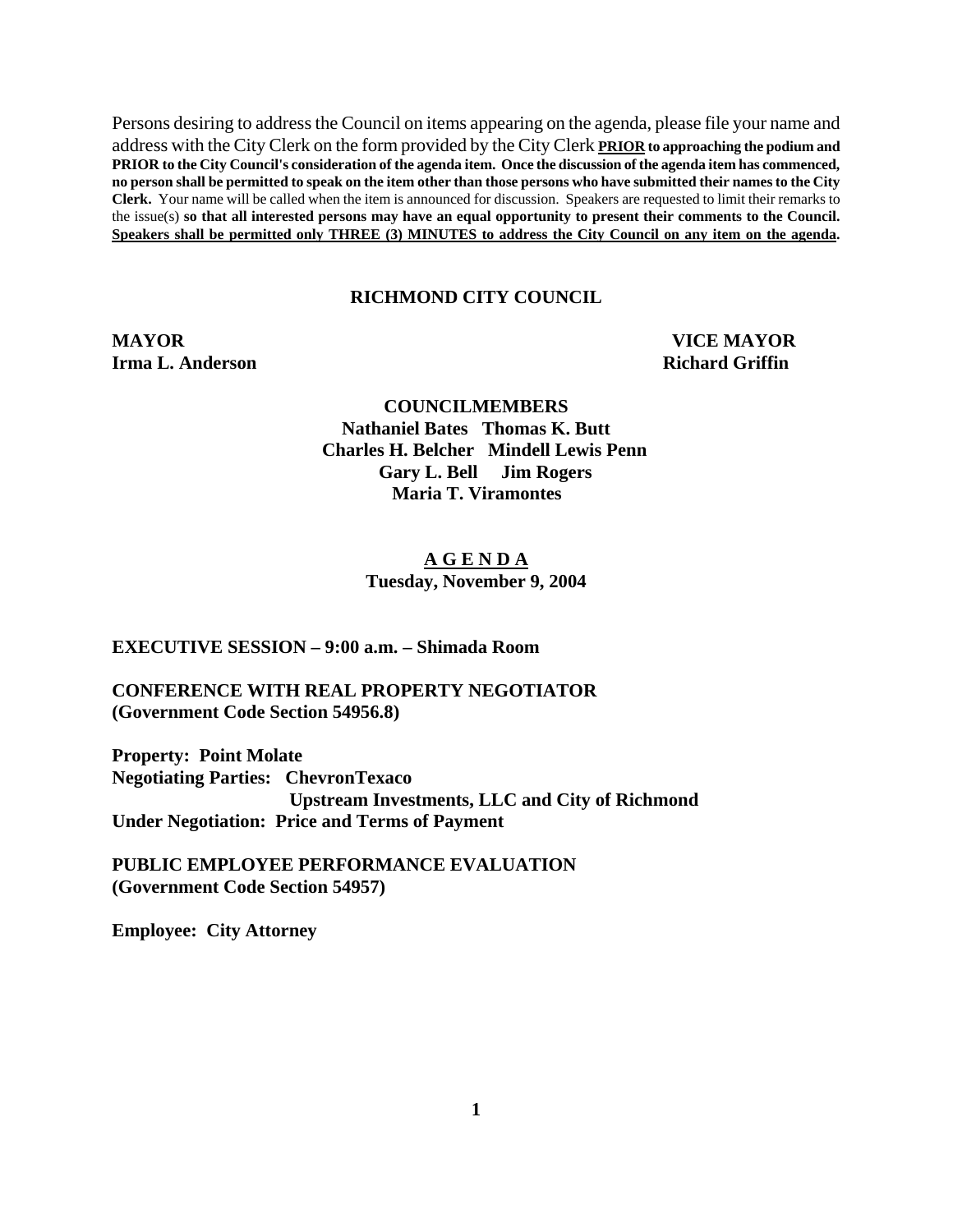#### **EXECUTIVE SESSION – 6:00 p.m. – Shimada Room**

## **CONFERENCE WITH REAL PROPERTY NEGOTIATOR (Government Code Section 54956.8)**

**Property: Point Molate Negotiating Parties: ChevronTexaco Upstream Investments, LLC and City of Richmond Under Negotiation: Price and Terms of Payment** 

**CONFERENCE WITH LEGAL COUNSEL: EXISTING LITIGATION (Government Code Section 54956.9)** 

**One Case: Tanzel vs. City of Richmond** 

**OPEN SESSION - 7:00 p.m. - COUNCIL CHAMBER**

#### **A. ROLL CALL**

#### **B. COUNCILMEMBERS' CODE OF CONDUCT**

**"I solemnly pledge to conduct all City matters fairly, responsibly, and impartially; to carry out the business of the City in an orderly and efficient manner; to treat my colleagues, citizens, and City staff with dignity and respect; through debate, discussion, and dialogue instill public confidence and integrity in the process of City government; and to serve the citizens of Richmond to the best of my ability."** 

## **C. APPROVAL OF MINUTES**

**C-1.** Minutes of the Regular Meeting held on October 19, 2004.

#### **D. STATEMENT OF CONFLICT OF INTEREST**

#### **E. AGENDA REVIEW**

# **F. REPORT FROM CITY ATTORNEY OF FINAL DECISIONS MADE AND NON-CONFIDENTIAL DISCUSSIONS HELD DURING EXECUTIVE SESSION**

 **11/9/04**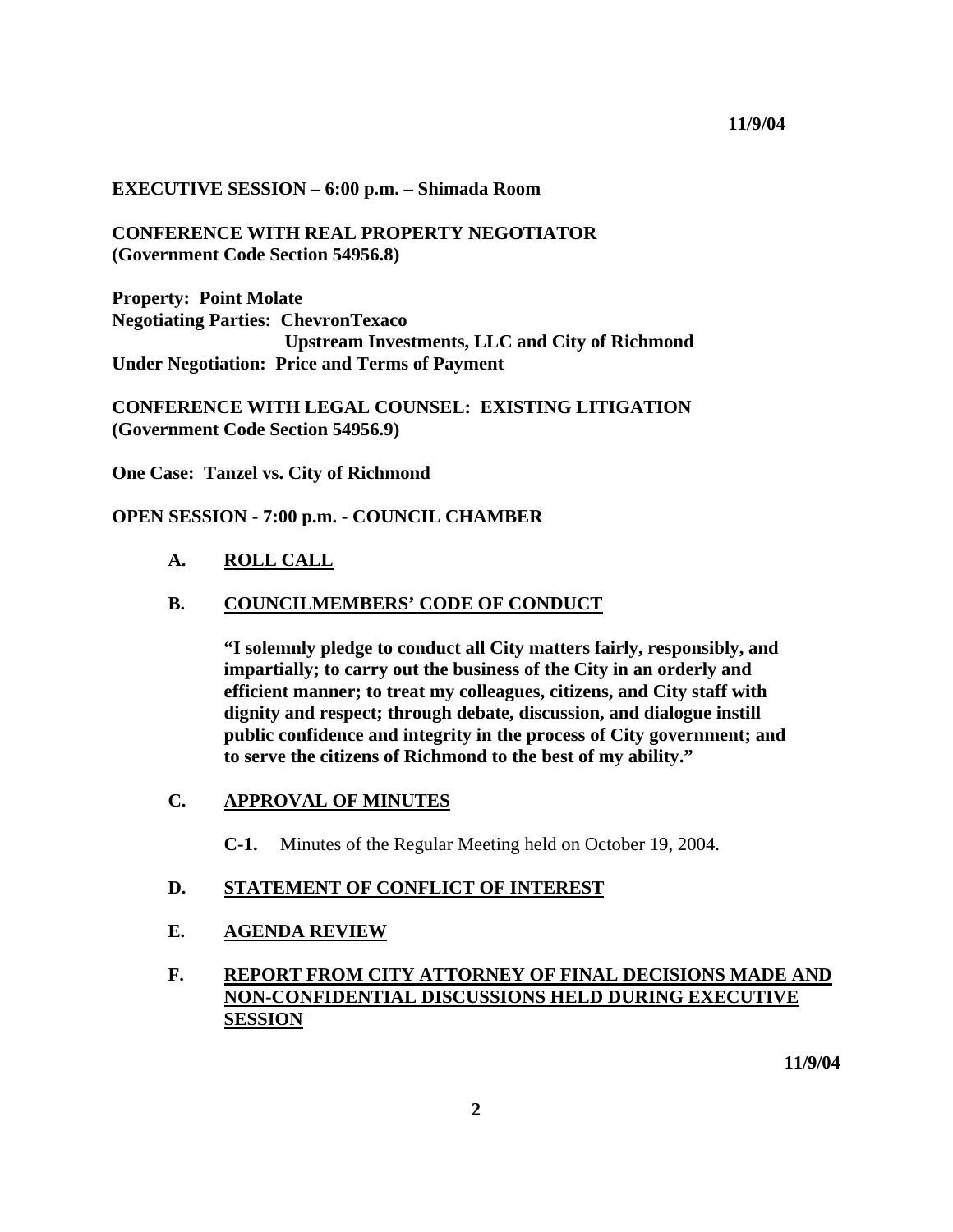## **G. PRESENTATIONS, PROCLAMATIONS, AND COMMENDATIONS**

## **H. REPORTS OF STANDING COMMITTEES**

- H-1. Public Safety and Public Services Standing Committee.
- H-2. Finance, Administrative Services, and Economic Development Standing Committee.
- H-3. Rules and Procedures Standing Committee.
- H-4. Report from the Mayor.

## **I. CONSENT CALENDAR**

**Consent Calendar items are considered routine and will be enacted, approved or adopted by one motion unless a request for removal for discussion or explanation is received from the audience or Council.** 

- **I-1.** APPROVE an agreement with Bennett Yarger to provide recruitment services for the position of City Manager. Total amount of contract will not exceed \$13,000. Target completion date is January 31, 2005 – Human Resources (Cedric Williams 620-6609.
- **I-2. APPROVE** a contract amendment with Miller, Starr & Regalia for legal services for litigation defense of the City regarding development of Point Molate – City Attorney (Everett Jenkins 620-6509).
- **I-3. RESOLUTION** amending the adopted Fiscal Year 2004-2005 and 2005-2006 Bi-Annual Budget for transfer of funds from a Contractual line item to the Salary and Benefits and Operating Expense line items for the City's Park and Landscaping staff to provide maintenance services for the Hilltop Landscape Maintenance Assessment District and the Marina Bay Landscape Maintenance Contract. The City Council gave its approval on October 26, 2004, for City staff to provide maintenance service for the Hilltop and Marina Bay areas – Parks and Landscaping (Sharon West 307-8076).

**11/9/04**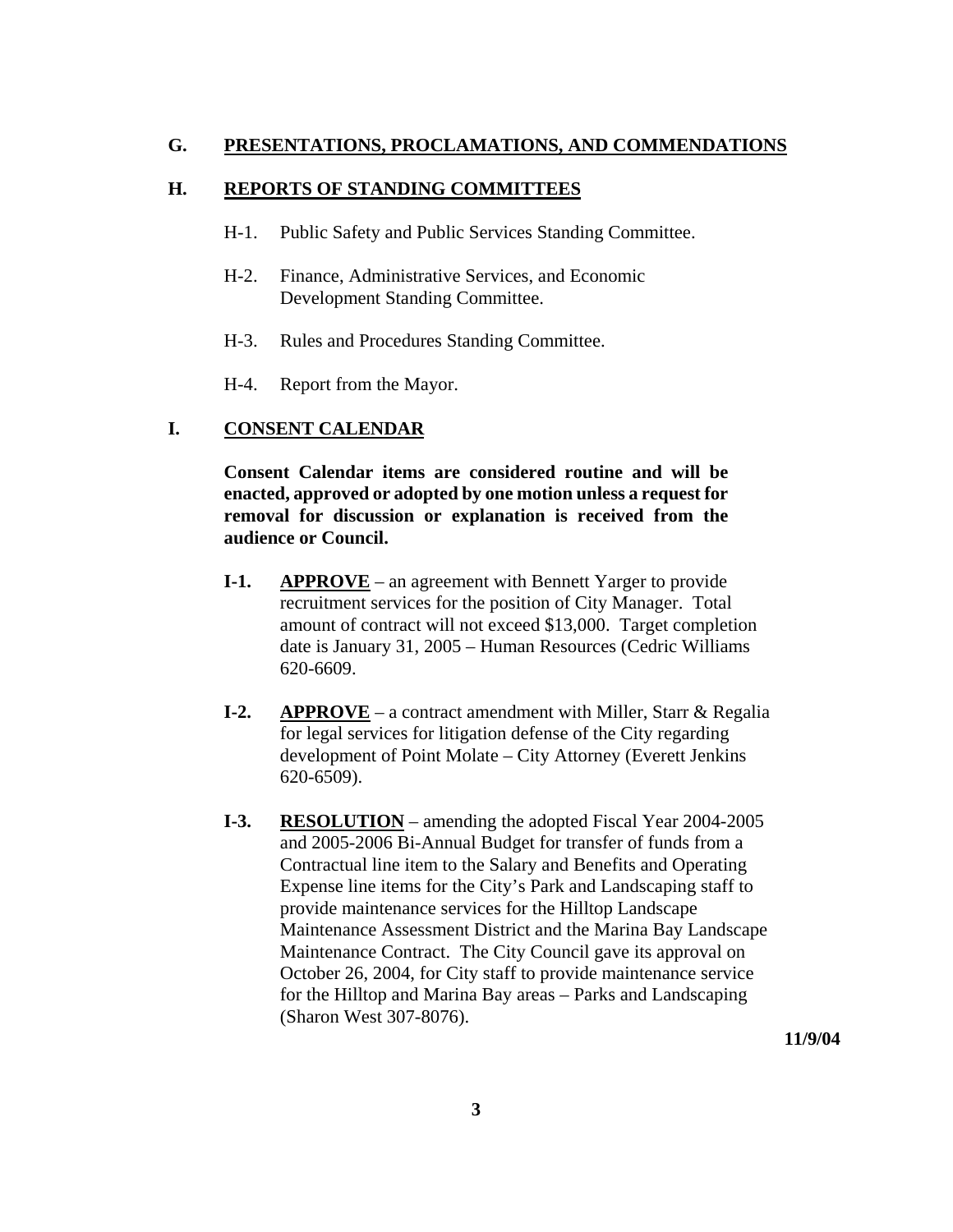- **I-4. ORDINANCE** capping the City of Richmond's health premium contributions for health insurance for elected officials – **Second Reading** – City Attorney (Everett Jenkins/Bruce Soublet 620-6509)
- **I-5. DENY** claims against the City of Richmond by the following: (1) Rosa Gallegos, (2) Judy Coronado/Mercury Insurance, (3) Eunan Reynolds, (4) Claire Hughes, (5) Kathleen Jones, and (6) Rhonda Edwards – Risk Management (Steve Kochly 271-8811).

## **J. OPEN FORUM FOR PUBLIC COMMENT**

Anyone wishing to address the City Council must submit a request to the City Clerk prior to commencement of the item. **Each speaker will be limited to a Maximum of Two (2) Minutes. The Maximum Number of Requests will be limited to Fifteen (15), and the total amount of time for Open Forum will be Thirty (30) Minutes.** 

# **K. PUBLIC HEARINGS**

# **L. AGREEMENTS**

 **L-1. APPROVE** – a contract with Trisha A. Aljoe for temporary legal services in the City Attorney's Office. Total amount of contract will not exceed \$50,000, and the contract period is November 1, 2004, through February 28, 2005 – City Attorney (Everett Jenkins 620-6509).

## **M. RESOLUTIONS**

## **N. ORDINANCES**

## **O. COUNCIL AS WHOLE**

**O-1.** Status Report on the City Manager's 170 Recommendations and consider endorsing the Work Program for the fiscal and organizational stabilization needs of the City of Richmond – City Manager (Phil Batchelor 620-6512).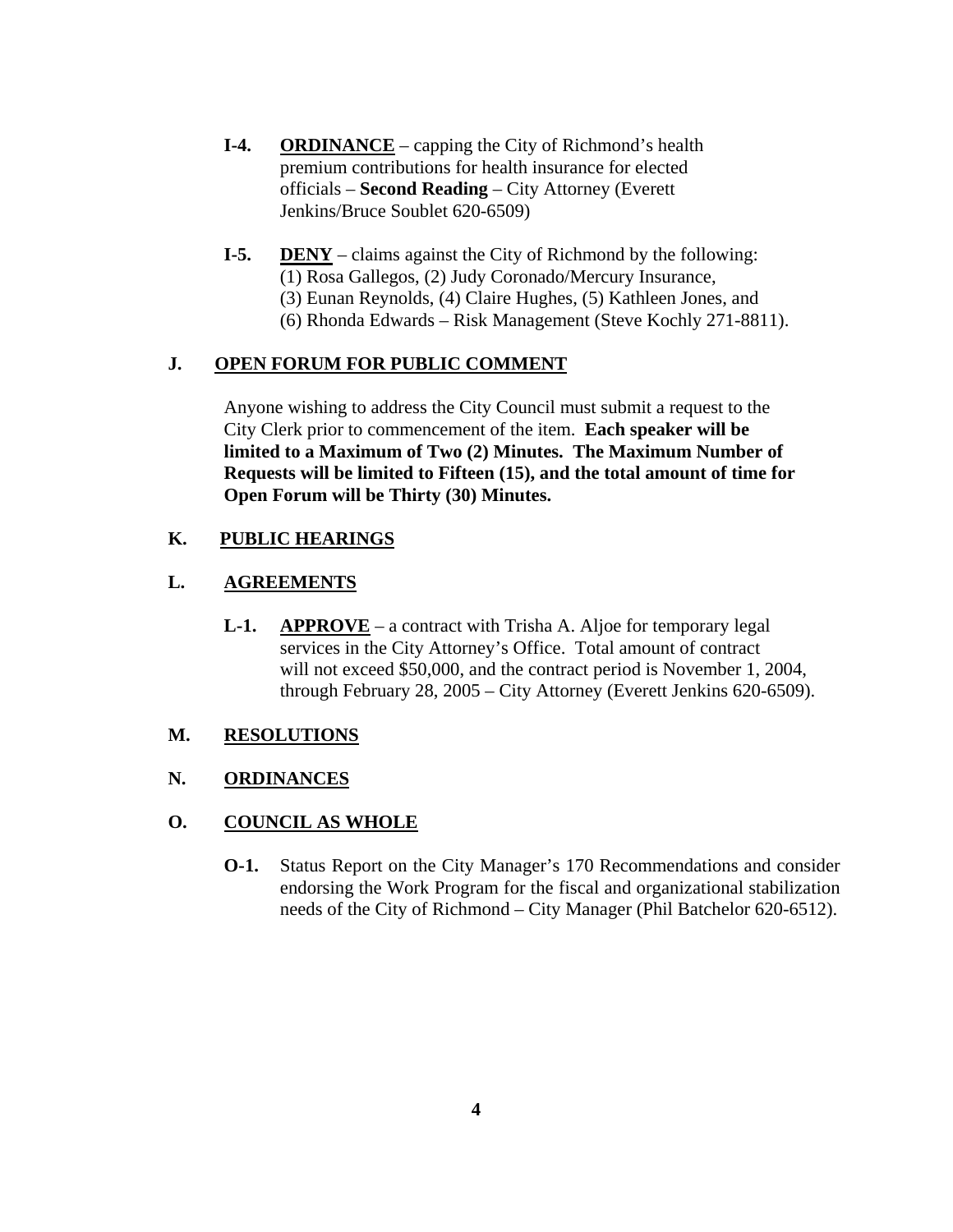- **O-2.** Consider approving one of the following proposals for development of Point Molate:
	- **a.** Consider approving the Purchase and Sale Agreement and Community Services Agreement with ChevronTexaco

#### **or**

- **b.** Consider approving the Land Disposition Agreement with Upstream Investments – City Manager (Phil Batchelor 620-6512).
- **O-3.** Consider appointments to the following Boards and Commissions: **(1) Commission on Aging:** Barbara Scott (completing an unexpired term) and Eli W. Williams, terms expiring May 19, 2006; and **(2) Design Review Board:** Robert Avellar, term expiring October 1, 2005 – Mayor Anderson 620-6503.
- **O-4.** Consider proposed staffing of the City's recreation centers Councilmember Butt 236-6735.
- **O-5.** Consider adopting a resolution directing the recording of Executive Sessions – Councilmember Butt 236-7435.
- **O-6.** Consider opportunities for revenue enhancement requiring ballot measures and consider placing items on the March 8, 2005, ballot – Councilmember Butt 236-7435.
- **O-7.** Consider directing the City Manager to begin the process of programming and design for a seismic upgrade and rehabilitation of the Civic Center City Hall and to prepare and present, within 90 days, recommendations for alternate methods of financing the construction – Councilmembers Butt, Bell, and Penn 620-6861.
- **O-8.** Consider a recommendation to return to a One-Year Line-Item Budget – Finance Committee.
- **O-9.** Consider possible action to be taken by the City of Richmond in response to the voting results for Measure Q, ½% Sales Tax – Councilmember Rogers 867-5725.